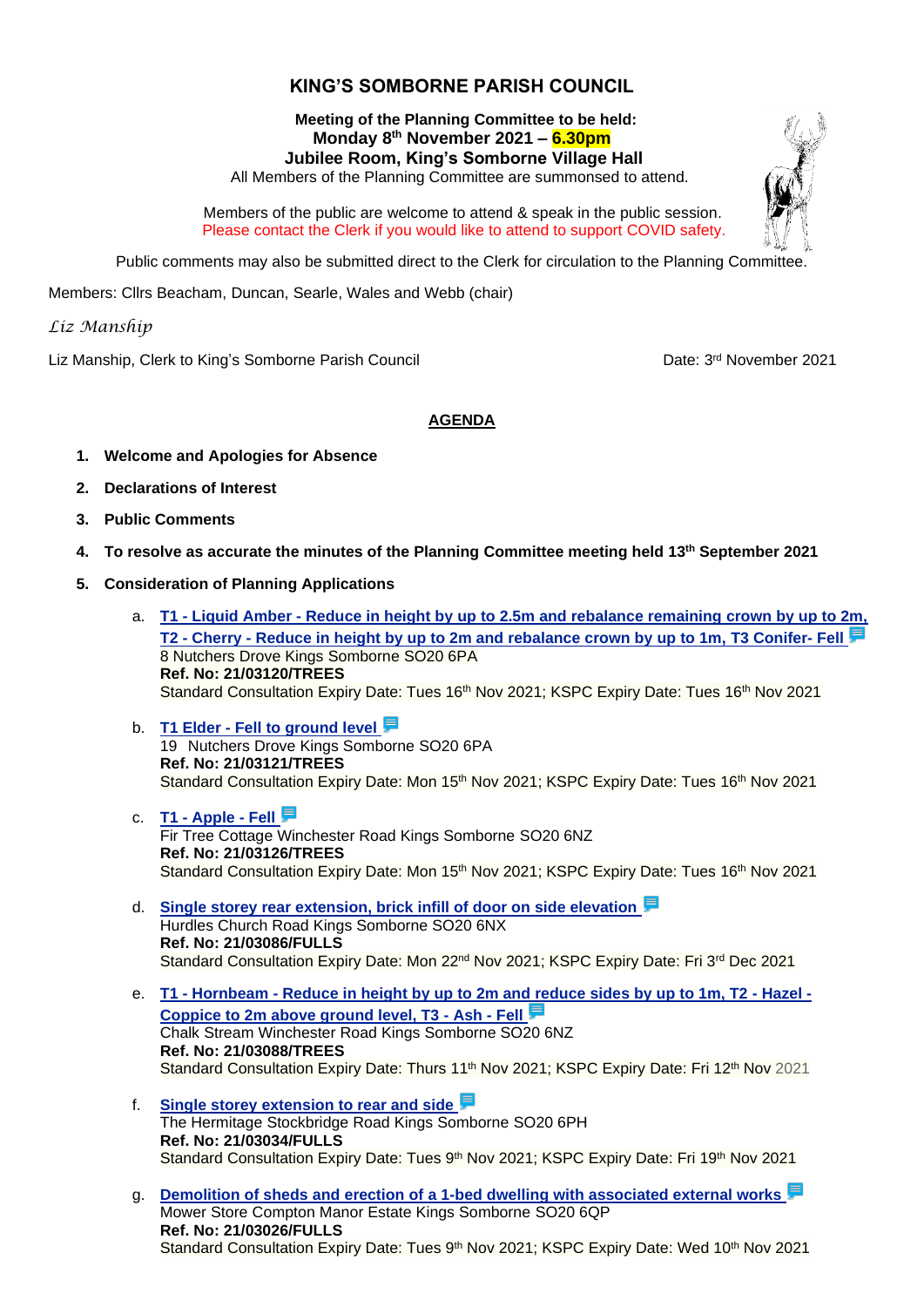- h. **[Demolition of existing barn and erection of a 4-bed dwelling with associated external works](https://view-applications.testvalley.gov.uk/online-applications/applicationDetails.do?keyVal=R0YYOWQCIF000&activeTab=summary)** Barn North Of 8 Compton Cottages Compton Manor Estate Kings Somborne SO20 6QP **Ref. No: 21/03019/FULLS** Standard Consultation Expiry Date: Tues 9<sup>th</sup> Nov 2021; KSPC Expiry Date: Wed 10<sup>th</sup> Nov 2021
- i. **[Construction of 3 bay garage](https://view-applications.testvalley.gov.uk/online-applications/applicationDetails.do?keyVal=R0YS3SQC0QB00&activeTab=summary)** Horsebridge Mill House Horsebridge Road Kings Somborne SO20 6PX **Ref. No: 21/03015/FULLS** Standard Consultation Expiry Date: Wed 17<sup>th</sup> Nov 2021; KSPC Expiry Date: Sun 21<sup>st</sup> Nov 2021
- j. **T1 - Hawthorn - [Reduce height by 4 Metres and re-shape](https://view-applications.testvalley.gov.uk/online-applications/applicationDetails.do?keyVal=R1WJ3XQC0QB00&activeTab=summary)** Chilworth House 5 Camp Field Kings Somborne SO20 6QB **Ref. No: 21/03211/TREES** Standard Consultation Expiry Date: Tues 23rd Nov 2021; KSPC Expiry Date: Tues 23rd Nov 2021
- k. **T1 - Fir - Fell, T2 - Fir - [Reduce in height and circumference to form hedge](https://view-applications.testvalley.gov.uk/online-applications/applicationDetails.do?keyVal=R1WC5JQC0QB00&activeTab=summary)** Forge Cottage 1 Forge Close Kings Somborne SO20 6FA **Ref. No: 21/03204/TREES** Standard Consultation Expiry Date: Mon 22<sup>nd</sup> Nov 2021; KSPC Expiry Date: Tues 23<sup>rd</sup> Nov 2021
- l. **[Conversion of agricultural barn into ancillary accommodation to the main farm house](https://view-applications.testvalley.gov.uk/online-applications/applicationDetails.do?keyVal=R1W9A0QCIX700&activeTab=summary)** Spencers Farm Winchester Road Kings Somborne SO20 6NZ **Ref. No: 21/03202/FULLS** Standard Consultation Expiry Date: Not available; KSPC Expiry Date: Fri 3rd Dec 2021
- m. **Erection of outbuilding comprising garage, cycle store, annexe and provision of terrace** Hillview, Romsey Road, King's Somborne SO20 6PR **Ref. No: 21/01643/FULLS** Amendment of Planning Application Standard Consultation Expiry Date: Tues 23<sup>rd</sup> Nov; KSPC Expiry Date: Tues 23<sup>rd</sup> Nov 2021
- n. Any other applications received since the publication of the agenda.
- **6. Report on Planning Decisions since last meeting:**
	- a. **T1 - [Apple -](https://view-applications.testvalley.gov.uk/online-applications/applicationDetails.do?keyVal=QZ7X5JQC0QB00&activeTab=summary) Fell** Jessamine Romsey Road Kings Somborne SO20 6PP **Ref. No: 21/02657/TREES Decided:** No Objection
	- b. **T1 - Beech - [Crown lift to 4 metres above ground level](https://view-applications.testvalley.gov.uk/online-applications/applicationDetails.do?keyVal=QZ7ZTHQC0QB00&activeTab=summary)** Roughwood Romsey Road Kings Somborne SO20 6PP **Ref. No: 21/02659/TPOS Decided:** CONSENT subject to conditions and notes
	- c. **T1 field maple - [reduce crown by up to 1.5 meters](https://view-applications.testvalley.gov.uk/online-applications/applicationDetails.do?keyVal=QZ7MLHQC0JA00&activeTab=summary)** Charlton House 4 Camp Field Kings Somborne SO20 6QB **Ref. No: 21/02650/TREES Decided:** No Objection
	- d. **[Cherry blossom \(F1\) -](https://view-applications.testvalley.gov.uk/online-applications/applicationDetails.do?keyVal=QYWDXHQCH9400&activeTab=summary) fell** Ferndale Winchester Road Kings Somborne SO20 6PF **Ref. No: 21/02589/TREES Decided:** No Objection
	- e. **[Change of use and conversion of agricultural building into 1 dwelling with annexe and](https://view-applications.testvalley.gov.uk/online-applications/applicationDetails.do?keyVal=QYUVS2QCH8H00&activeTab=summary)  [associated building operations, and installation of package treatment plant](https://view-applications.testvalley.gov.uk/online-applications/applicationDetails.do?keyVal=QYUVS2QCH8H00&activeTab=summary)** Barn at Sparsholt Road, Upper Somborne, SO21 6RD **Ref. No: 21/02581/FULLS Decided:** Withdrawn